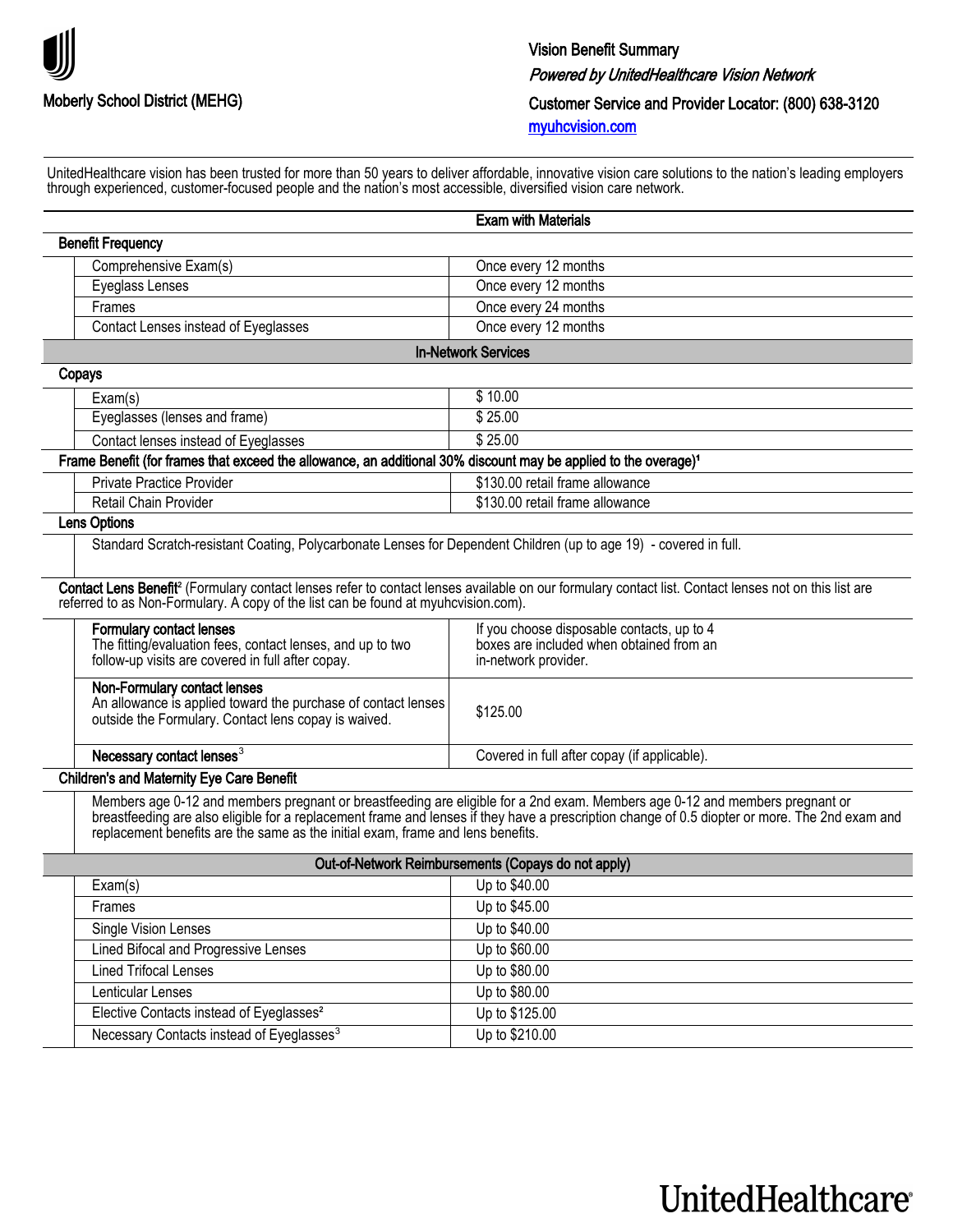### **Discounts**

#### Laser vision

UnitedHealthcare has partnered with QualSight LASIK, the largest LASIK manager in the United States, to provide our members with access to discounted laser vision correction providers. Member savings represent up to 35% off the national average price of Traditional LASIK. Contracted prices start at \$945 per eye for Traditional LASIK and \$1,395 per eye for Custom LASIK. Discounts are also provided on newer technologies such as Custom Bladeless (all laser) LASIK. For more information, visit myuhcvision.com.

## Additional Material

At a participating in-network provider you will receive up to a 20% discount on an additional pair of eyeglasses or contact lenses. This program is available after your vision benefits have been exhausted. Please note that this discount shall not be considered insurance, and that UnitedHealthcare shall neither pay nor reimburse the provider or member for any funds owed or spent. Additional materials do not have to be purchased at the time of initial material purchase.

## Hearing Aids

As a UnitedHealthcare vision plan member, you can save on custom-programmed hearing aids when you buy them from UnitedHealthcare Hearing. To find out more go to UHCHearing.com. When placing your order use promo code MYVISION to get the special price discount.

130% discount available at most participating in-network provider locations. May exclude certain frame manufacturers. Please verify all discounts with your provider. ²Contact lenses are instead of eyeglass lenses and/or eyeglass frames. Coverage for Formulary contact lenses does not apply at all in-network providers. The allowance for Non-Formulary contact lenses applies to materials. No portion will be exclusively applied to the fitting and evaluation.

<sup>3</sup>Necessary contact lenses are determined at the provider's discretion for one or more of the following conditions: Following cataract surgery without intraocular lens implant; to correct extreme vision problems that cannot be corrected with eyeglass lenses and/or frames; with certain conditions such as anisometropia, keratoconus, irregular corneal/astigmatism, aphakia, pathological myopia, aniseikonia, aniridia, facial deformity, or corneal deformity. If your provider considers your contacts necessary, you should ask your provider to contact UnitedHealthcare vision confirming the reimbursement that UnitedHealthcare will make before you purchase such contacts.

## Important to Remember:

## In-Network

- Always identify yourself as a UnitedHealthcare vision member when making your appointment. This will assist the provider in obtaining your benefit information.
- Your participating provider will help you determine which contact lenses are available in the UnitedHealthcare Formulary.
- Patient lens options which are not covered-in-full may be available at a discount at participating providers. Based on state guidelines, lens materials and options may not be available at these discounted prices at all provider locations. Please ask your provider for details. The Lens Options list can be found at myuhcvision.com.

## Choice and Access of Vision Care Providers

UnitedHealthcare offers its vision program through a national network including both private practice and retail chain providers. To access the Provider Locator service or for a printed directory, visit our website myuhcvision.com or call (800) 638-3120, 24 hours a day, seven days a week. You may also view your benefits, search for a provider or print an ID card online at myuhcvision.com.

Retain this UnitedHealthcare vision benefit summary which includes detailed benefit information and instructions on how to use the program. Please refer to your Certificate of Coverage for a full explanation of benefits.

In-Network Provider - Copays and non-covered patient options are paid to provider by program participant at the time of service. Out-of-Network Provider - Participant pays all billed charges to the provider, and UnitedHealthcare reimburses the participant for services rendered up to the maximum allowance. Copays do not apply to out-of-network benefits. Receipts for payments should be submitted within 90 days after the date of service to the following address: UnitedHealthcare Vision, Attn. Claims Department, P.O. Box 30978, Salt Lake City, UT 84130. If it was not reasonably possible to give written proof in the time required, the Company will not reduce or deny the claim for this reason. However, proof must be filed as soon as reasonably possible, but no later than 1 year after the date of service unless the Covered Person was legally incapacitated.

## Customer Service is available toll-free at (800) 638-3120 from 8:00 a.m. to 11:00 p.m. Eastern Time Monday through Friday, and 9:00 a.m. to 6:30 p.m. Eastern Time on Saturday.

This Benefit Summary is intended only to highlight your benefits and should not be relied upon to fully determine coverage. This benefit plan may not cover all of your healthcare expenses. More complete descriptions of benefits and the terms under which they are provided are contained in the certificate of coverage that you will receive upon enrolling in the plan. If this Benefit Summary conflicts in any way with the Policy issued to your employer, the Policy shall prevail.

UnitedHealthcare vision coverage provided by or through UnitedHealthcare Insurance Company, located in Hartford, Connecticut, UnitedHealthcare Insurance Company of New York, located in Islandia, New York, or its affiliates. Administrative services provided by Spectera, Inc., United HealthCare Services, Inc. or their affiliates. Plans sold in Texas use policy form number VPOL.06.TX, VPOL.13.TX or VPOL.18.TX and associated COC form number VCOC.INT.06.TX, VCOC.CER.13.TX or VCOC.18.TX. Plans sold in Virginia use policy form number VPOL.06.VA, VPOL.13.VA or VPOL.18.VA and associated COC form number VCOC.INT.06.VA, VCOC.CER.13.VA or VCOC.18.VA. If you opt to receive vision care services or vision care materials that are not covered benefits under this plan, a participating vision care provider may charge you their normal fee for such services or materials. Prior to providing you with vision care services or vision care materials that are not covered benefits, the vision care provider will provide you with an estimated cost for each service or material upon your request. This cost may be higher than if you had received only covered vision services and you may incur additional out-of-pocket expenses. Eyewear materials may be ordered through our national lab network.

# tedHealthcare

NCA-03C (v5.2) \*0011400001wWrA1AAK V1077 47733208-2-1-1-R-S 07/01/2022 07/01/2022 - 06/30/2024